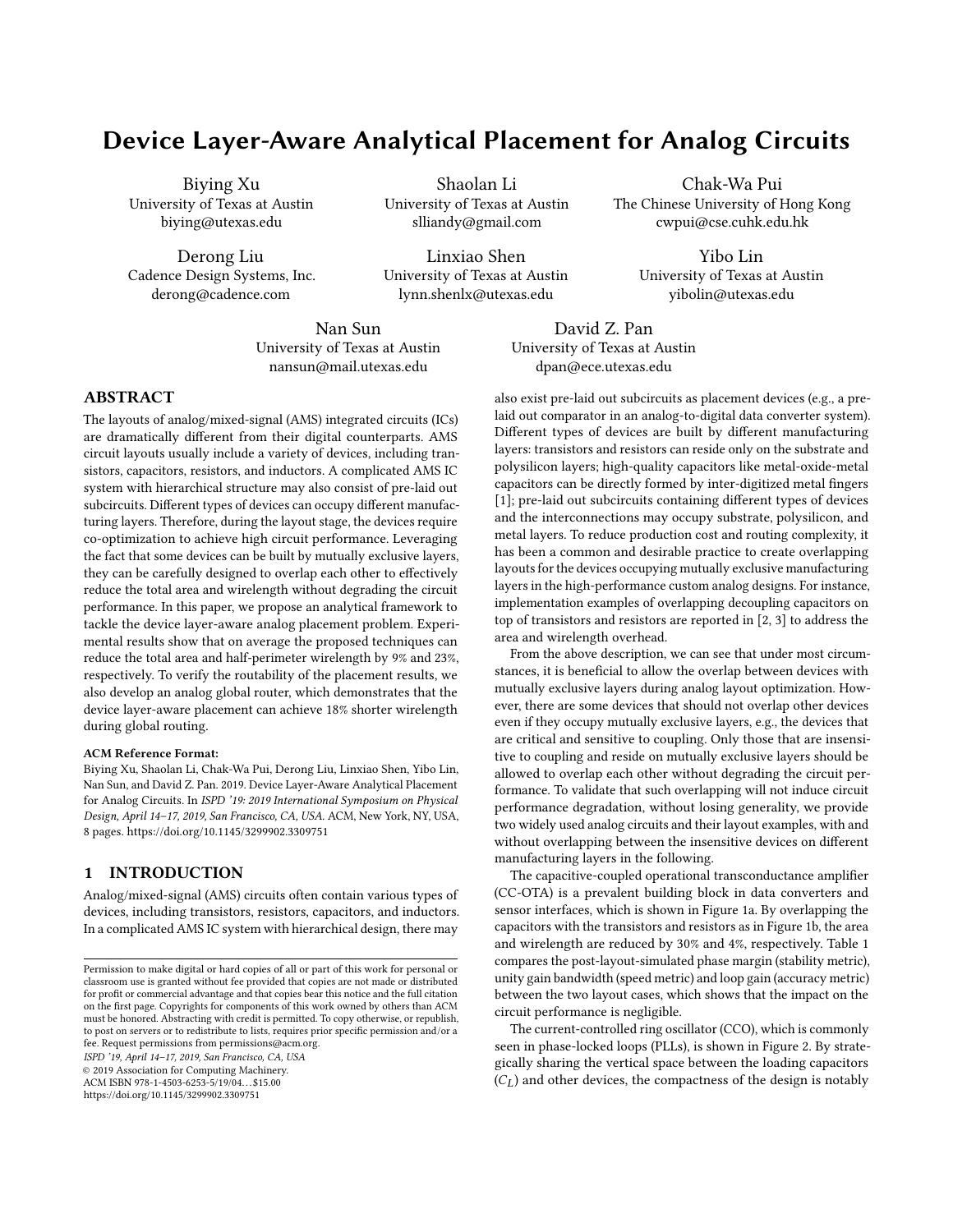<span id="page-1-1"></span><span id="page-1-0"></span>

(b) Layouts (top: non-overlap; bottom: overlap) Figure 1: CC-OTA circuit schematic and layout examples.

<span id="page-1-2"></span>Table 1: Post-layout simulation results of the CC-OTA circuit.

|             | Phase Margin    | Unity Gain      | Loop Gain |
|-------------|-----------------|-----------------|-----------|
| Layout      | $(\text{deg.})$ | Bandwidth (MHz) | (dB)      |
| non-overlap | 71.9            | 103.7           | 36.3      |
| overlap     | 71.5            | 105.4           | 36.3      |

<span id="page-1-4"></span>Table 2: Post-layout simulation results of the CCO circuit.

| Layout      |     | $ f_{CCO}$ (kHz) $ k_{CCO}$ (THz/A) |
|-------------|-----|-------------------------------------|
| non-overlap | 609 | 0.89                                |
| overlap     | 610 | 0.9                                 |

improved, leading to 30% area reduction and 20% wirelength de-crease. As shown in Table [2,](#page-1-4) the CCO center frequency ( $f_{CCO}$ ) and tuning gain  $(k_{CCO})$  remain almost unchanged, indicating that the dynamics of the upper system (e.g., the PLL bandwidth and tuning range) will not be affected.

From the above examples, we know that during layout optimization, overlapping the devices that are insensitive to coupling and reside on mutually exclusive layers can result in area and wirelength benefits without degrading the circuit performance. However, existing analog placement algorithms are still limited to consider complex scenarios and characteristics unique to analog designs. Although there exists previous work considering different cell layers in digital placement [\[4\]](#page-7-4), none of the prior work on analog

<span id="page-1-3"></span>

(b) Layouts (top: non-overlap; bottom: overlap) Figure 2: CCO circuit schematic and layout examples.

placement [\[5–](#page-7-5)[11\]](#page-7-6) considered the possibility of device bounding box overlapping. This flexibility brought by the device layer-aware layout scheme leads to a dramatically different placement methodology for AMS circuits, which can contribute to better layout quality. Moreover, previous works [\[12](#page-7-7)[–14\]](#page-7-8) have shown that analytical placement methods in ASICs can also achieve high quality results in both FPGA and analog circuit designs. In this paper, we will address the device layer-aware analog placement problem by using an analytical approach. The main contributions are summarized as follows:

- To the best of our knowledge, this is the first work on analog placement to consider overlapping between the devices that are insensitive to coupling and built on mutually exclusive layers, which offers high flexibility for layout optimization.
- A holistic analytical framework is presented to solve the device layer-aware analog placement problem.
- An analog global router is developed to verify the routability of our device layer-aware placement results.

The rest of this paper is organized as follows: Section [2](#page-2-0) gives the definition of the device layer-aware analog placement problem. Section [3](#page-2-1) details the algorithms and techniques to solve the problem. Section [4](#page-5-0) shows comprehensive sets of experimental results. Finally, Section [5](#page-6-0) concludes the paper.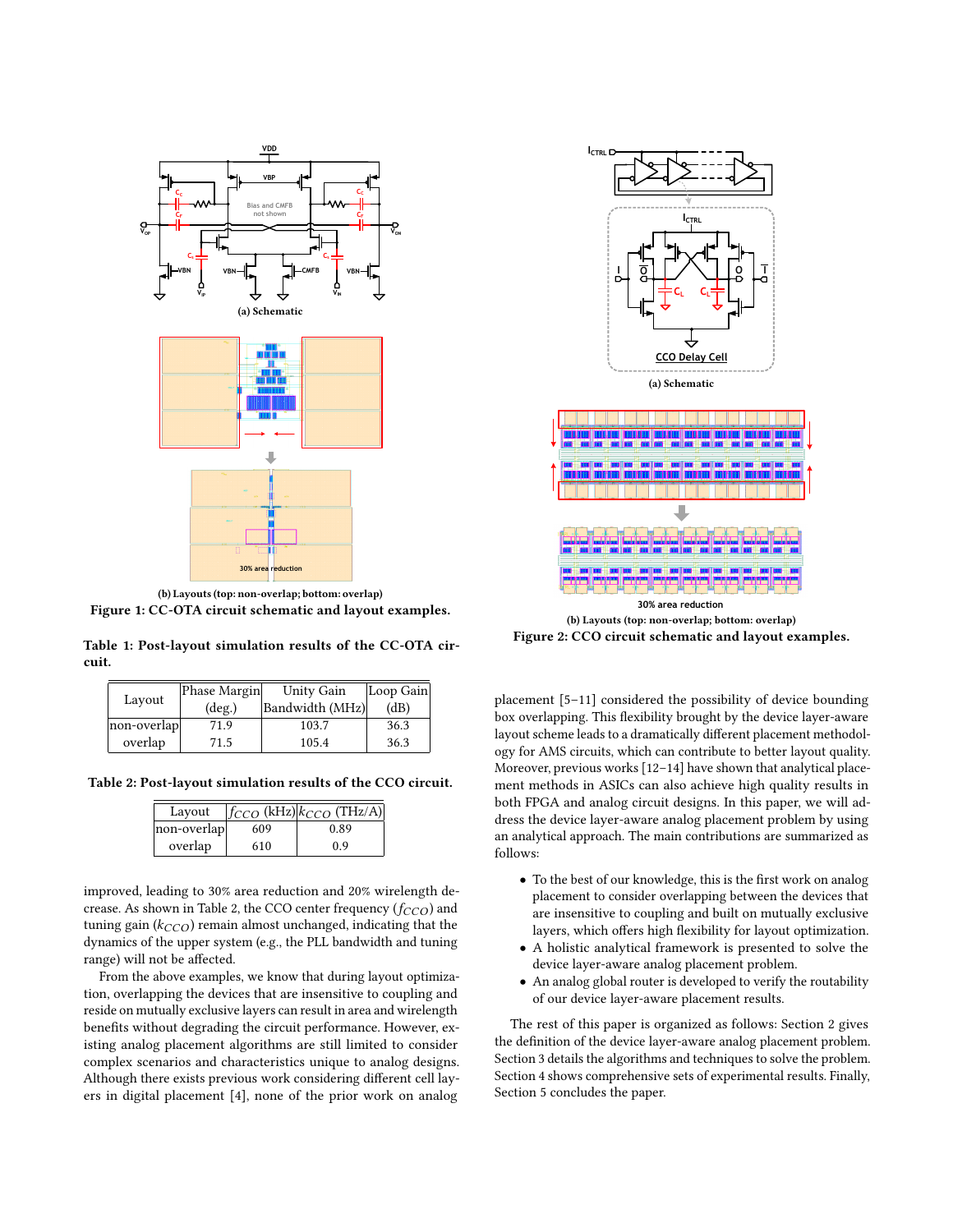### <span id="page-2-0"></span>2 PROBLEM DEFINITION

The conventional analog placement problem usually tries to minimize the objectives including the total area and the total halfperimeter wirelength (HPWL). Besides the non-overlapping constraint between each pair of devices, it also needs to satisfy many other constraints, including matching, proximity group, and symmetry constraints [\[5](#page-7-5)[–11,](#page-7-6) [15\]](#page-7-9). The conventional analog circuit placement problem can be stated as follows:

Problem 1 (Analog Placement). Given a netlist and the layout constraints (e.g., symmetry constraints), the analog placement problem is to find a legal placement of the devices satisfying all the given constraints, such that the objectives are optimized, including total area and wirelength.

Compared to conventional analog placement, device layer-aware analog placement allows overlap between certain pairs of devices. Without loss of generality, we categorize the devices in analog circuits into three types:

- Type I device: the device built without metal or via layers, and not sensitive to coupling.
- Type II device: the device built only with metal and via layers, and not sensitive to coupling.
- Type III device: the device occupying not only the metal and via layers but also substrate and polysilicon layers, or the device that is critical and sensitive to coupling.

From the above definitions, we know that Type I devices are allowed to overlap with Type II devices, while Type III devices should not overlap with any other devices. Overlaps between devices of the same type are also considered illegal. The device layer-aware analog circuit placement problem can be stated as follows:

Problem 2 (Device Layer-Aware Analog Placement). The device layer-aware analog placement problem is the analog placement problem where devices built by mutually exclusive manufacturing layers and insensitive to coupling are allowed to overlap each other from the designer specification.

#### <span id="page-2-1"></span>3 DEVICE LAYER-AWARE PLACEMENT

This section presents our method to solve the device layer-aware placement for analog circuits. Figure [3](#page-2-2) shows the overall flow of our device layer-aware analytical analog placement engine. Given the analog circuit netlist, the placement constraints (e.g., symmetry constraints), the placement boundary, and the device types from the design specification (i.e., circuit designer will manually specify whether a device is Type I, II, or III, as input to our engine), we first generate the global placement result by optimizing a non-linear objective function using conjugate gradient (CG) method. The next step runs the symmetry-aware and device layer-aware legalization to generate a legal placement solution which honors the result from global placement. Finally, a linear programming (LP) based detailed placement is used to further optimize the wirelength.

### 3.1 Global Placement

Our global placement for analog circuits is based on a non-linear global placement framework [\[14,](#page-7-8) [16,](#page-7-10) [17\]](#page-7-11), which simultaneously considers the following: (1) wirelength, (2) device layer-aware overlapping, (3) placement boundary, and (4) symmetry constraints from

<span id="page-2-2"></span>

Figure 3: The overall flow of our device layer-aware analytical analog placement engine.

the design specification. To be specific, it minimizes the objective shown in Equation [\(1\)](#page-2-3) using unconstrained non-linear conjugate gradient algorithm.

<span id="page-2-3"></span>
$$
Objective = f_{WL} + a \cdot f_{OL} + b \cdot f_{BND} + c \cdot (f_{SYM}^x + f_{SYM}^y), \tag{1}
$$

where  $f_{WL}$  is the wirelength of the placement,  $f_{OL}$  is the illegal overlap penalty (overlaps between devices on conflicting manuoverlap penalty (overlaps between devices on conflicting manufacturing layers are regarded as illegal),  $f_{BND}$  and  $f_{SYM}$  are the penalties of violating boundary and symmetry constraints, respectively. Our non-linear optimization-based global placement runs iteratively, until the penalties are below the specified thresholds, or the predefined maximum number of iterations is reached. By gradually adjusting the coefficient values of different penalty functions in each iteration, we can get a placement result honoring symmetry and boundary constraints with short wirelength and small illegal overlapping. Log-sum-exponential (LSE) [\[18\]](#page-7-12) models y log  $\sum_i \exp(x_i / y)$  and  $-\gamma \log \sum_i \exp(-x_i / y)$  are used to smooth the max $(x_i)$  and min  $(x_i)$  functions in the objective respectively the  $\max_i(x_i)$  and  $\min_i(x_i)$  functions in the objective, respectively, where  $x$  is a very small value. Details of each objective function where  $\gamma$  is a very small value. Details of each objective function will be explained as follows.

Wirelength is defined as the total HPWL shown in Equation [\(2\)](#page-2-4).

<span id="page-2-4"></span>
$$
f_{WL} = \sum_{n_k} (\max_{i \in n_k} (x_i) - \min_{i \in n_k} (x_i) + \max_{i \in n_k} (y_i) - \min_{i \in n_k} (y_i)), \quad (2)
$$

where device *i* contains the pins of net  $n_k$  and  $x_i$  ( $y_i$ ) is the  $x$  ( $y$ ) coordinate of the center of device *i*. This definition assumes that coordinate of the center of device i. This definition assumes that the pins are in the center of the device.

In this work, only the overlaps between devices with conflicting manufacturing layers will contribute to the overlap penalty in the objective. Overlaps in global placement are modeled as an area overlap function similar to [\[19\]](#page-7-13), which is shown in Equation [\(3\)](#page-2-5).

<span id="page-2-5"></span>
$$
f_{OL} = \sum_{(i,j)\in L} O_{i,j}^{x} \cdot O_{i,j}^{y},
$$
  
\n
$$
O_{i,j}^{x} = \max(\min(x_i + w_i - x_j, x_j + w_j - x_i, w_i, w_j), 0),
$$
  
\n
$$
O_{i,j}^{y} = \max(\min(y_i + h_i - y_j, y_j + h_j - y_i, h_i, h_j), 0),
$$
\n(3)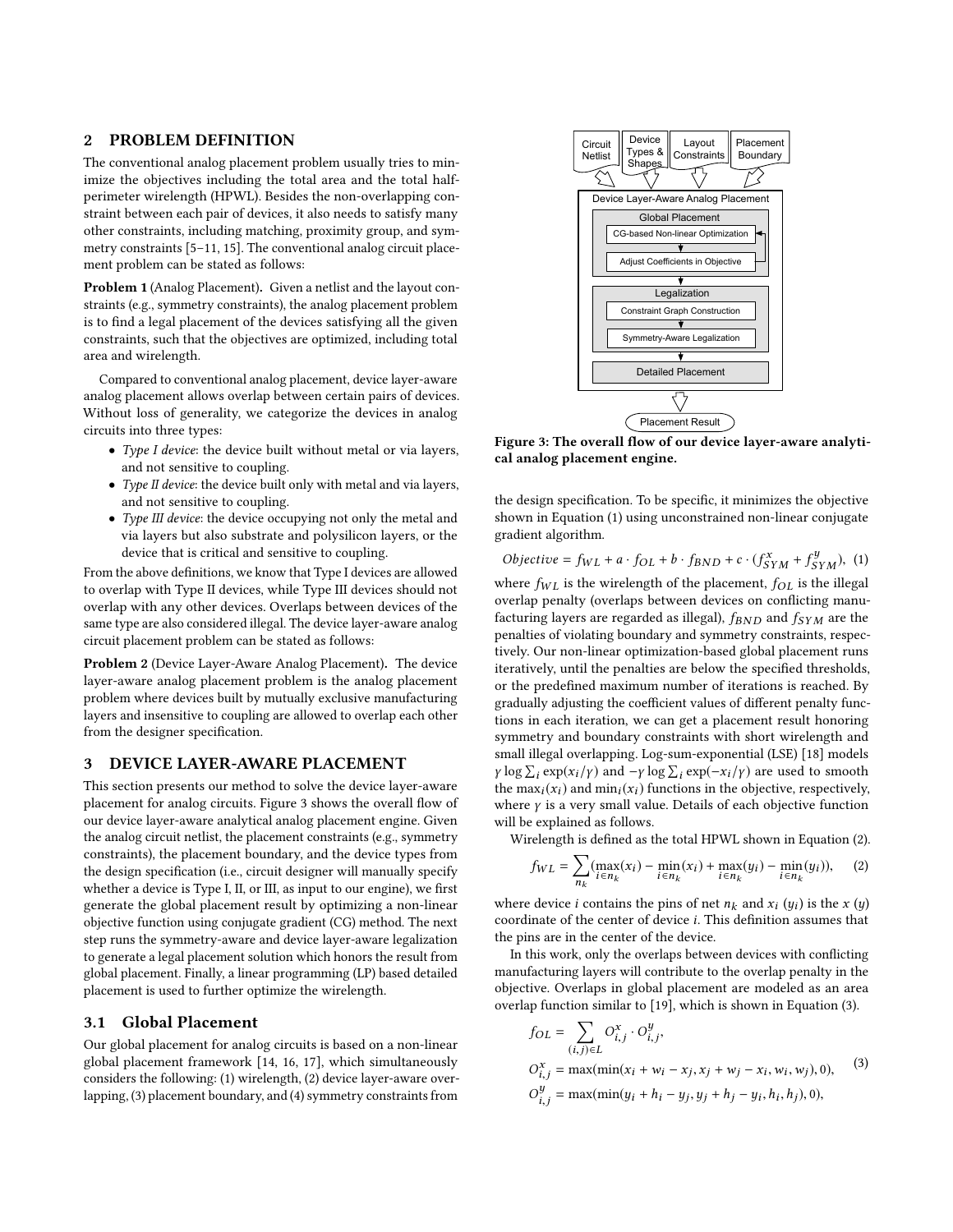where L is the set of device pairs whose overlapping are illegal,  $O_{i,j}^x$  $(O_{i,j}^{y})$  is the x (y) directional overlap length,  $x_i(y_i)$  and  $w_i(h_i)$  are<br>the violence directional of the layers and width (height) of the  $x$  (y) coordinate of the lower-left corner and width (height) of device i reconstitutive device i, respectively.

Besides wirelength and overlapping, symmetry constraints are also considered. Symmetry constraint requires: (1) each symmetric pair of devices within the same symmetric group to be symmetric to each other with respect to the same symmetric axis; (2) the selfsymmetric devices to be self-symmetric with respect to the same axis as the symmetric pairs. Hence, the penalty for the violation of symmetry constraint on horizontal direction (with a vertical symmetric axis) is shown in Equation [\(4\)](#page-3-0), and the vertical one can be calculated similarly.

<span id="page-3-0"></span>
$$
f_{SYM}^{x} = \sum_{g_k \in G} (\sum_{(i,j)\in g_k^p} ((x_i + x_j - 2 \cdot x_k^c)^2 + (y_i - y_j)^2) + \sum_{i \in g_k^s} (x_i - x_k^c)^2),
$$
\n(4)

where G is the set of symmetric groups,  $g_k^p$ <br>symmetric pairs and the set of self-symmetric  $\frac{d}{k}$  and  $g_k^s$ <br>etric dev are the set of symmetric pairs and the set of self-symmetric devices in a symmetric group  $g_k$ , respectively,  $x_i(y_i)$  is the x (y) coordinate of the content of device i and  $x^c$  is the coordinate of the symmetric axis of center of device *i*, and  $x_k^c$  is the coordinate of the symmetric axis of the symmetric aroun  $a_k$ the symmetric group  $g_k$ .<br>For a given analog de

For a given analog design, boundary constraint is usually imposed to control certain circuit area and aspect ratio. In our global placement, given a whitespace ratio and aspect ratio, we can get a desirable placement bounding box for the design. The penalty for the violation of the boundary constraint is shown in Equation [\(5\)](#page-3-1).

<span id="page-3-1"></span>
$$
f_{BND} = \sum_{i \in D} (\max(x_L - x_i, 0) + \max(x_i + w_i - x_H, 0) + \max(y_L - y_i, 0) + \max(y_i + h_i - y_H, 0))
$$
(5)

where D is the set of devices,  $x_i(y_i)$  and  $w_i(h_i)$  are the x (y) co-<br>ordinate of the lower-left corner and width (height) of device i ordinate of the lower-left corner and width (height) of device i, respectively, and  $x_L(y_L)$  and  $x_H(y_H)$  are the  $x(y)$  coordinates of the lower and higher boundaries of the given placement bounding box.

# 3.2 Legalization

After global placement, a placement result with good wirelength, a small number of violations of overlaps, boundary constraint, and symmetry constraint is obtained. To get a placement without any illegal overlapping and violations of symmetry constraints, we first construct the constraint graphs with minimum edges. Then, given the constraint graphs, we legalize the global placement result using LP-based compaction.

3.2.1 Constraint Graph Construction. Constraint graphs are directed acyclic graphs which impose positional constraints on the devices, including horizontal and vertical constraint graphs. Each node represents a device and an edge between two nodes imposes a positional constraint on the corresponding devices. For example, in the horizontal constraint graph, if there is an edge  $e_{ij}$  from node  $i$  to node  $j$ , device  $i$  should be on the left of device  $j$ . An example placement and its corresponding constraint graphs are shown in Figure [4.](#page-3-2) In Figure [4b,](#page-3-3) the horizontal and vertical constraint graphs are merged into a single graph, where the solid edges represent the edges in the horizontal constraint graph, and the dashed ones are

vertical constraint edges. The nodes  $s_h$  and  $s_v$  are the virtual source nodes in the horizontal and vertical constraint graphs, respectively, which indicate the leftmost and bottommost coordinates of the placement.

<span id="page-3-2"></span>

<span id="page-3-3"></span>To represent a legal placement, each pair of devices must have positional relationships in either vertical or horizontal constraint graphs, except between Type I and Type II devices. However, with more edges than necessary, extra constraints may lead to a larger placement area or longer run-time. Therefore, we construct the constraint graphs such that the number of edges is minimized and it can guarantee the placement result to be legal.

<span id="page-3-4"></span>

Figure 5: Placement with different device layers and its constraint graphs.

<span id="page-3-6"></span><span id="page-3-5"></span>

(a) global placement result

<span id="page-3-7"></span>(b) resulting constraint graphs and legalized placement snapshot



First, our irredundant constraint graph construction algorithm is based on the plane sweep algorithm presented in [\[20\]](#page-7-14). However, this algorithm does not consider different device layers. To address device layer-awareness, we modify the plane sweep algorithm to be executed in two passes to avoid imposing non-overlapping constraints for the devices on mutually exclusive layers. In the first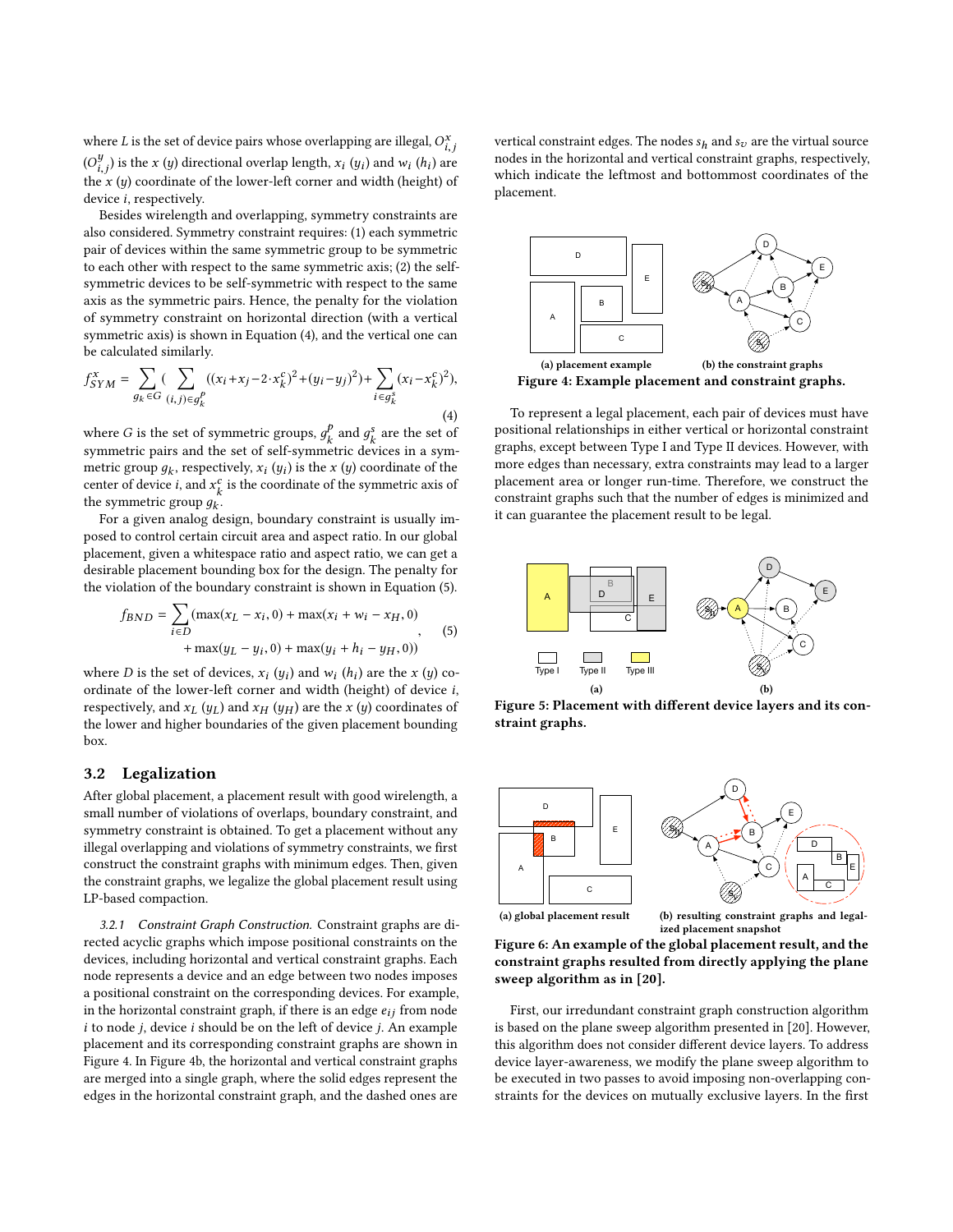pass, the inputs are the bounding boxes of the Type I and III devices after global placement, while in the second pass, the inputs are those of the Type II and III devices. Therefore, no constraint edge will be added between Type I and Type II devices. Nevertheless, it will maintain the other necessary constraint edges. A placement example with different device layers and the resulting constraint graphs after running our two-pass procedure are shown in Figure [5,](#page-3-4) where devices  $B$  and  $C$  are Type I devices,  $D$  and  $E$  are Type II devices, and A is a Type III device. In the first pass, edges among devices  $\{A, B, C\}$  are added to the constraint graph, while in the second pass the edges among  $\{A, D, E\}$  are added.

On the other side, the plane sweep algorithm also encounters problems when the global placement result has illegal overlaps between devices. Figure [6](#page-3-5) shows such an example. Directly applying the algorithm to the example global placement result as in Figure [6a](#page-3-6) will generate the constraint graphs shown in Figure [6b.](#page-3-7) There are constraint edges in both horizontal and vertical constraint graphs for the device pairs  $\{A, B\}$  and  $\{B, D\}$ , which are highlighted in red. Imposing these positional relationships will over-constrain the legalization and result in a sub-optimal area, as illustrated by the legalized placement snapshot in Figure [6b.](#page-3-7) To get a more compact placement after legalization, we will remove the extra constraint edges between each pair of devices with illegal overlap by determining their relative position greedily. We choose to spread them in the direction that induces less displacement and decide their relative position. We will only keep the constraint edge corresponding to the chosen positional relationship, while other edges between them will be removed. Continuing our example, Figure [7a](#page-4-0) shows the resulted constraint graphs after resolving the illegal overlaps, where only the horizontal edge between devices  $\{A, B\}$ , and the vertical edge between  ${B, D}$  are kept, which are highlighted in red.

<span id="page-4-0"></span>

<span id="page-4-2"></span>postional relationships

Figure 7: The resulting constraints graphs generated by our algorithm after resolving illegal overlaps, and after missing postional relationship detection.

However, there may be missing positional relationships from the graphs we obtain in the previous step. For example, removing the vertical constraint edge between devices A and B causes the missing relationship between  $A$  and  $D$  in Figure [7a.](#page-4-0) In other words, the positional relationships between these two devices are undefined in both horizontal and vertical directions, which may result in illegal overlaps after compaction, as illustrated by the snapshot in Figure [7a.](#page-4-0) To add back those missing edges, we first need to identify them. In order to detect the missing positional relationships, a depth-first-search (DFS) based algorithm is used, which is shown

<span id="page-4-1"></span>Algorithm 1 Missing Positional Relationships Detection

- Input: n devices and their vertical and horizontal constraint graphs  $G_v$ ,  $G_h$
- Output: Find all the missing relationships of the devices
- 1: let  $M_h$ ,  $M_v$  be two  $(n + 1) \times (n + 1)$  Boolean matrices;
- 2: let  $s_h, s_v$  be the source of  $G_h, G_v$  respectively;
- 3: DFS( $G_h$ ,  $s_h$ ,  $M_h$ )
- 4:  $\text{DFS}(G_v, s_v, M_v)$
- 5: **for**  $i = 0$  to  $n 1$  **do**<br>6: **for**  $i = i + 1$  to *n*
- 
- 6: **for**  $j = i + 1$  to  $n 1$  **do**<br>7: **if**  $\neg(M_h[i][j] \lor M_h[j])$
- 7: **if**  $\neg(M_h[i][j] \lor M_h[j][i]) \land \neg(M_v[i][j] \lor M_v[j][i])$  then no positional relationship between devices *i*, *j*; 8: no positional relationship between devices *i*, *j*;<br> $\qquad \qquad \mathbf{end}$  **if**
- end if
- 10: end for

```
11: end for
```
- 12: **function**  $DFS(G, v, M)$ <br>13: **label** v as discovered
- 13: label v as discovered;<br>14:  $M[v][v] = 1$ : 14:  $M[v][v] = 1;$ <br>15: **for** all edges
- 15: **for** all edges from  $v$  to  $w$  in G.adjacentEdges( $v$ ) **do**<br>16: **if** vertex  $w$  is not labeled as discovered **then**
- 16: **if** vertex *w* is not labeled as discovered **then** 17:  $DFS(G, w, M)$
- 17:  $DFS(G, w, M)$ <br>18: **end if** end if
- 19: **if**  $M[v]$  is not all 1 **then**<br>20: **for**  $i = 0$  to  $n 1$  **do**
- 20: **for**  $i = 0$  to  $n 1$  **do**<br>21:  $M[v][i] = M[v][$
- 21:  $M[v][i] = M[v][i] \vee M[w][i]$ <br>22: **end for**
- end for
- 23: end if
- 24: end for 25: end function

in Algorithm [1.](#page-4-1) First, we use two matrices  $M_h$ ,  $M_v$  to store the relationship between the devices (including the virtual source nodes  $s_h, s_v$  with the last indices in the graphs).  $M_h[i][j] = 1$  means there is horizontal positional relationship between devices  $i$  and  $j$  while  $M_h[i][j] = 0$  means there is no horizontal positional relationship, and  $M_{\nu}$  is defined similarly. Then a DFS-based algorithm is used to fill  $M_h$ ,  $M_v$ . After that, we can detect the devices without horizontal (vertical) positional relationship from  $M_h$  ( $M_v$ ). If both horizontal and vertical positional relationships are missing, the pair of devices will be identified as missing positional relationships in the current constraint graphs. For each pair of devices that are not allowed to overlap whose positional relationship is missing, we will add one edge to either the vertical or horizontal constraint graph. To be specific, if the vertical spacing is larger than horizontal spacing between the two devices, we will add an edge to the vertical constraint graph, and vice versa. For example, given the graphs in Figure [7a,](#page-4-0) our DFS-based algorithm will detect the missing relationships between devices  $A$  and  $D$ , as well as between  $D$  and  $E$ . As a result, new edges will be added between them, which are indicated in red in Figure [7b.](#page-4-2) This will ensure that no illegal overlap exists after compaction, as shown in the snapshot in Figure [7b.](#page-4-2)

Finally, we will perform transitive edge removal (transitive reduction) on both constraint graphs to remove the redundant edges. To be specific, for each vertex  $u$ , we will perform DFS from each vertex  $v$  which is the direct descendant of  $u$ . Then, for each vertex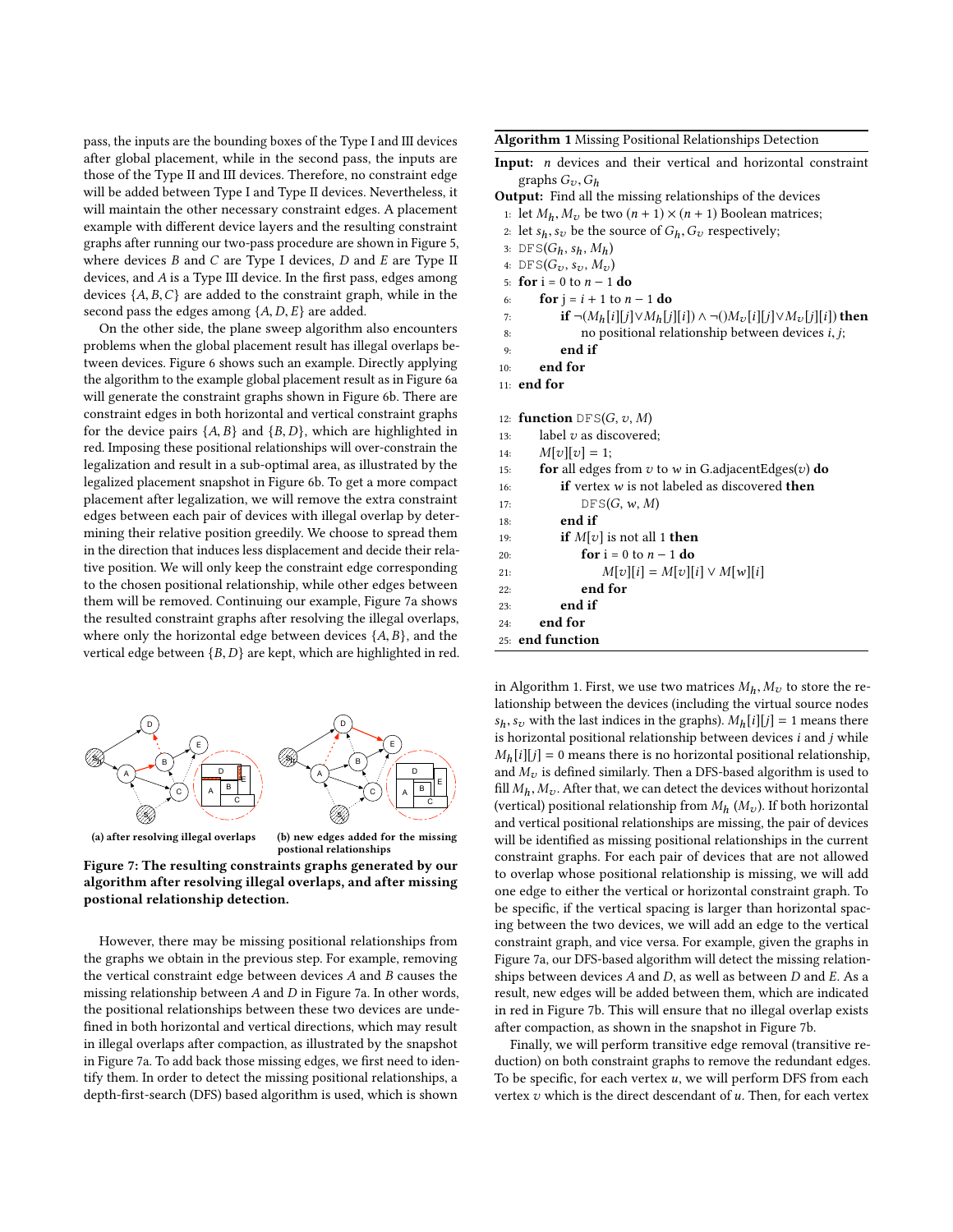complexity for this process is  $O(|E| \cdot (|E| + |V|))$ , where  $|E|$  and  $|V|$ <br>are the number of edges and nodes in the graph, respectively. After ' reachable by v, if edge  $e_{uv'}$  exists, it will be removed. The time<br>property for this process is  $O(|E|, (|E| + |V|))$  where  $|E|$  and  $|V|$ are the number of edges and nodes in the graph, respectively. After this, the constraint graphs will have the minimum number of edges and can guarantee a legal placement, which is shown in Theorem [1.](#page-5-1) Due to page limit, the proof is omitted.

<span id="page-5-1"></span>Theorem 1. After our constraint graph construction, the constraint graphs have the minimum number of edges and can guarantee a legal placement.

3.2.2 Symmetry-Aware Legalization. After constructing the constraint graphs, we can get a legal compact placement solution using LP in accordance with the constraint graphs. The LP problem can be decomposed into two sub-problems without losing optimality, one for solving the x coordinates to minimize the total width, and another for solving the  $y$  coordinates to get the optimal total height. Take the placement with symmetry constraints on the horizontal direction (with vertical symmetric axis) as an example. The  $x$  and y coordinates sub-problems can be formulated as in Equations [\(6\)](#page-5-2) and [\(7\)](#page-5-3), respectively.

Minimize W

Subject to 
$$
0 \le x_i \le W - w_i, \forall i \in D,
$$
  
\n $x_i + w_i \le x_j, \forall e_{i,j} \in G_h,$   
\n $x_i + x_j + w_j = 2 \cdot x_k^c, \forall (i, j) \in g_k^P,$   
\n $2 \cdot x_i + w_i = 2 \cdot x_k^c, \forall i \in g_k^s,$   
\n $\forall g_k \in G,$  (6)

Minimize H

Subject to 
$$
0 \le y_i \le H - h_i, \forall i \in D,
$$
  
\n $y_i + h_i \le y_j, \forall e_{i,j} \in G_v,$   
\n $y_i = y_j, \forall (i, j) \in g_k^P, \forall g_k \in G,$  (7)

where  $W(H)$  is the total width (height) of the placement,  $G_h(G_v)$ <br>is the horizontal (vertical) constraint graph  $D$  is the set of devices is the horizontal (vertical) constraint graph, D is the set of devices,  $w_i(h_i)$  is the width (height) of device i, G is the set of symmetric<br>groups  $e^p$  and  $e^s$  are the set of symmetric pairs and the set of  $(y_i)$  is the x  $(y)$  coordinate of the lower-left corner of device i,  $(h \cdot)$  is the width (height) of device i. G is the set of symmetric groups,  $g_k^p$  and  $g_s^s$  are the set of symmetric pairs and the set of self-symmetric devices in a symmetric group  $a_k$  reconstituely and self-symmetric devices in a symmetric group  $g_k$  respectively, and  $x^c$  is the coordinate of the symmetric axis of the group  $g_k$ . There  $x_k$  are two sets of constraints which are topology order (non-overlap)  $\frac{c}{k}$  is the coordinate of the symmetric axis of the group  $g_k$ . There  $\frac{c}{k}$  as two sets of constraints which are topology order (pop-overlap) and symmetry constraints. The topology order constraints are from the constraint graphs obtained by the previous section, while the symmetry constraints are directly from the design specification. The  $y$  coordinates sub-problem differs from the  $x$  coordinates subproblem in that the  $x$  coordinates of a symmetric pair need to be symmetric with respect to an axis (i.e.,  $x_i + x_j + w_j = 2 \cdot x_k^c$ ),<br>while their u coordinates need to be the same (i.e.,  $u_i = u_j$ ). The while their y coordinates need to be the same (i.e.,  $y_i = y_j$ ). The symbology of the symmetry constraints on the vertical direction LP problems for the symmetry constraints on the vertical direction (with horizontal symmetric axis) can be formulated in a similar way.

# 3.3 Detailed Placement

After legalization, we can get a legal compact placement solution. In the detailed placement stage, we will use LP to further optimize the wirelength for the given legal placement. The formulations are similar to Equations [\(6\)](#page-5-2) and [\(7\)](#page-5-3) in the legalization step, except

that the placement boundaries are fixed to the optimal total width and height obtained from legalization to ensure that the placement remains compact, and the optimization objective becomes minimiz-ing wirelength, which is shown in Equation [\(8\)](#page-5-4), where  $W^*$  and  $H^*$ <br>are the optimal total width and height obtained from legalization are the optimal total width and height obtained from legalization.

<span id="page-5-4"></span>Minimize *Wirelength*<br>Subject to  $0 \le x_i \le W^i$ Subject to  $0 \le x_i \le W^* - w_i, \forall i \in D$ ,  $x_i + w_i \leq x_j, \forall e_{i,j} \in G_h,$  $0 \le y_i \le H^* - h_i, \forall i \in D,$  $y_i + h_i \leq y_j, \forall e_{i,j} \in G_v,$  $x_i + x_j + w_j = 2 \cdot x_k^c, \forall (i, j) \in g_k^p,$  $2 \cdot x_i + w_i = 2 \cdot x_k^c, \forall i \in g_k^s,$  $y_i = y_j, \forall (i, j) \in g_k^p,$ <sup>∀</sup>дk <sup>∈</sup> <sup>G</sup>, (8)

# <span id="page-5-0"></span>4 EXPERIMENTAL RESULTS

<span id="page-5-3"></span><span id="page-5-2"></span>All algorithms are implemented in C++ and all experiments are performed on a Linux machine with 3.4GHz Intel(R) core and 32GB memory. WNLIB [\[21\]](#page-7-15) is used as the unconstrained non-linear optimization solver for the global placement. All benchmark circuits used are from experienced analog circuit designers, reflecting the real analog design complexities. Benchmark 1 is an operational amplifier (opamp), which can be widely used to implement gain, filtering, buffering, and voltage regulation. Benchmark 2 is a  $q_m$ -C integrator, which can be found in low-power continuous-time filters. Benchmark 3 is a continuous-time delta-sigma modulator (CTDSM). CTDSMs are oversampling ADCs that leverage noiseshaping. As specified by the circuit designer, all capacitors in the circuit benchmarks are allowed to overlap the transistors and resistors without degrading the circuit performance. The devices in benchmark 1 and 2 include Type I and Type II devices. Benchmark 3 contains not only Type I and Type II devices, but also Type III devices. The benchmark circuit information is summarized in Table [3.](#page-5-5) In the rest of this section, Section [4.1](#page-5-6) compares the placement results with and without device layer-awareness, Section [4.2](#page-6-1) shows the routability of the placement, and Section [4.3](#page-6-2) demonstrates the effectiveness of the analytical framework by comparing with the baseline algorithm.

Table 3: Benchmark circuits information.

<span id="page-5-5"></span>

| Index | Design               | #Devices #Type I #Type II #Type III #Nets |    |  |    |
|-------|----------------------|-------------------------------------------|----|--|----|
|       | opamp                | 46                                        | 42 |  | 29 |
|       | $ q_m$ -C integrator | 15                                        | 13 |  |    |
|       | CTDSM                |                                           |    |  |    |

### <span id="page-5-6"></span>4.1 Effects of Device Layer-Awareness

Table [4](#page-7-16) compares the placement results with and without device layer-awareness in our analytical analog placement framework, where "NLP" means the placement results without device layerawareness, and "Device layer-aware NLP" means the placement results with device layer-awareness. We can see that area and HPWL benefits are consistently achieved (on average 9% and 23% reduction, respectively) when we co-optimize the devices occupying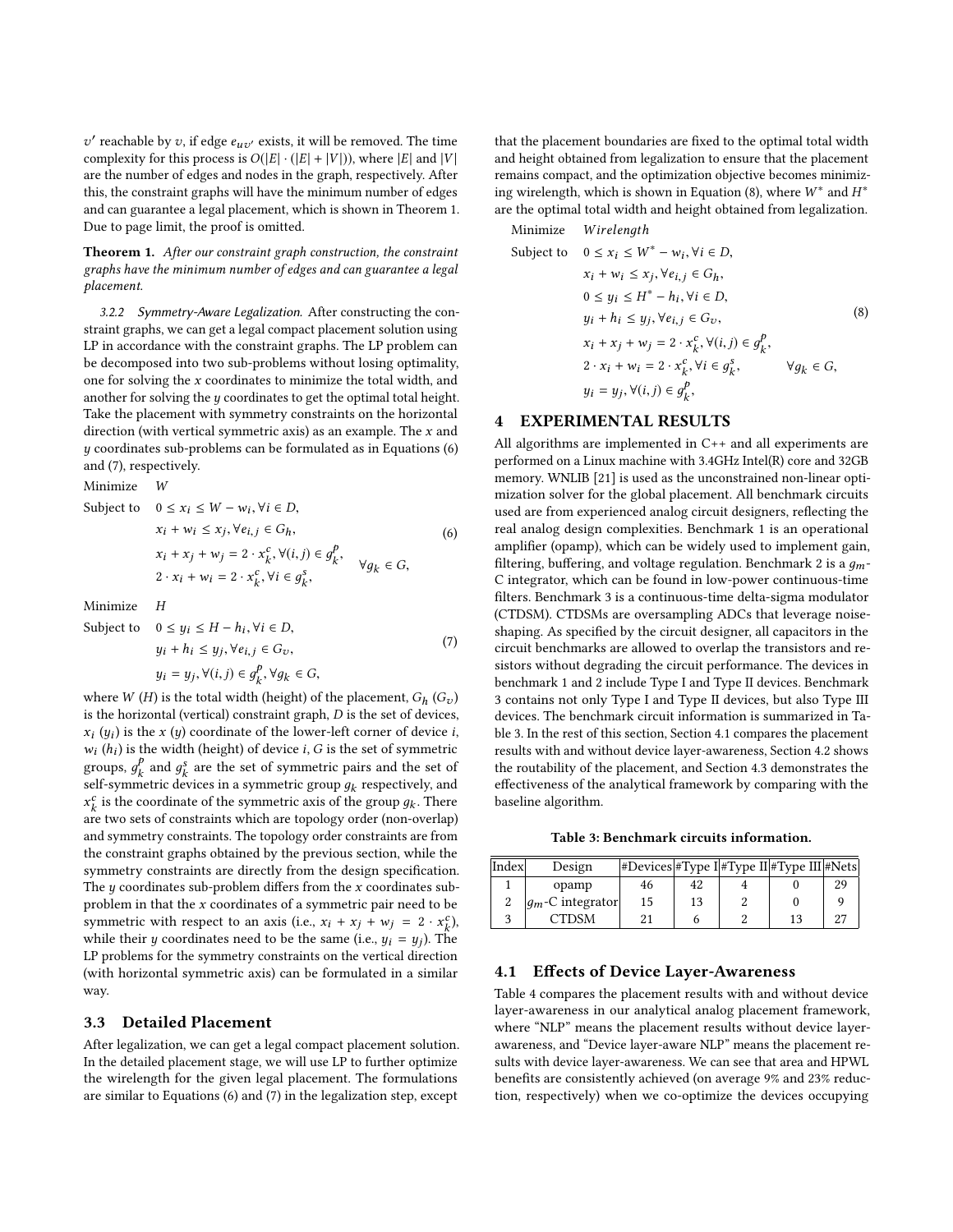different layers during placement. The run-time is comparable with and without device layer-awareness. Figure [8](#page-6-3) shows the placement results with and without device layer-awareness for the opamp circuit, where the Type I and II devices are indicated in pink and blue, respectively. The figure visualizes and demonstrates that our device layer-aware placement is effective in improving the layout quality.

<span id="page-6-3"></span>

Figure 8: Placement results of the opamp circuit.

# <span id="page-6-1"></span>4.2 Routability Verification

4.2.1 Analog Global Routing. Since the Type II and Type III devices occupy metal and via layers, they will create routing blockages and lead to fewer available routing resources. From this perspective, routing congestion and the resulting wirelength might be a concern. To validate the routability of the proposed device layeraware layout scheme, a maze routing based analog global router is developed.

Maze routing is a classic and efficient routing strategy widely used in routers [\[22–](#page-7-17)[24\]](#page-7-18). Although it is time consuming compared to other routing methods, the result quality is good due to its optimality for two-pin net. Since there exists a limited number of nets in a constrained area for typical analog circuits, it is preferable to utilize maze routing for designing wire connections. To save the search space, we introduce a detour ratio defining how much detour is allowed. If a legal solution cannot be acquired within the bounding regions defined by the ratio, it will be relaxed to a larger value to cover more routing resources. By constraining the region to be explored, the run-time of our global routing can be controlled efficiently. Meanwhile, to handle the specific characteristics brought by analog circuits, we extend the traditional maze routing by introducing the adjustments as follows.

It is known that the symmetric nets in analog circuits should conform to the stringent topological symmetry constraints. Thus we prefer to route the symmetric nets with higher priorities than the others in our sequential global routing algorithm. Also, as the topologies for two symmetric nets have to satisfy the symmetric constraints, we will treat the symmetric nets as one routing object, similar to [\[25,](#page-7-19) [26\]](#page-7-20). Hence, we consider the blockages confronted by both nets to generate the feasible route.

4.2.2 Congestion Analysis. In our global routing settings, the grid size and routing capacity inside each grid are determined by the metal pitch defined in Process Design Kit (PDK). The number of metal layers used for routing is set to 6, according to the common practice of manual analog layout. This is because our benchmark circuits usually serve as buildings blocks for a larger system, and the higher metal layers can be used for interconnection across different building blocks. The Type II devices in our benchmarks occupy metal layers 3 to 6, while the Type III devices occupy the substrate, polysilicon, and metal layers 1 to 3. The grids occupied by these devices will be marked as routing blockages on corresponding layers. After running global routing, the results are listed in Table [6,](#page-7-21) which verify the routability of our device layer-aware analog placement solutions. An average of 18% wirelength improvement is observed, compared with the global routing results on the non-overlapping placement solutions. The run-time of the global routing is very fast (i.e., less than 0.5 seconds), and it is not listed in the table.

### <span id="page-6-2"></span>4.3 Effectiveness of the Analytical Framework

We further compare our analytical analog placement framework with the Mixed-Integer Linear Programming (MILP) based analog placement engine in [\[11\]](#page-7-6). Since none of the previous work considered the overlaps between devices on mutually exclusive manufacturing layers during the placement stage, the comparisons are done in the setting without device layer-awareness. Table [5](#page-7-22) shows the comparisons between the results of our analytical framework (NLP) and the baseline algorithm (MILP). In the table, all the metrics are normalized with respect to the results set NLP. The set of results MILP-Q is generated by running the MILP-based placement until it reaches comparable quality as the results set NLP. Another set of results MILP-R is generated by specifying the same (or similar) run-time as the results set NLP, or when the MILP-based algorithm begins to find a solution. Comparing the results sets MILP-Q and NLP, our analytical framework generates comparable (or better) results with the run-time speedup of above 18x. On the other hand, comparing the results sets MILP-R and NLP, we can see that our analytical framework is able to achieve better total placement area and HPWL given the similar run-time (18% area reduction and 13% HPWL improvement on average). Therefore, we can conclude that even when we disable the capability of device layers-awareness, our results are still better than the baseline MILP-based algorithm. Note that for the circuits with a small number of placement devices (e.g.,  $g_m$ -C integrator and CTDSM circuits), the MILP-based algorithm is effective in achieving good quality in reasonable run-time. However, for medium or large size circuits (e.g., opamp), our analytical framework is much more efficient than [\[11\]](#page-7-6) to achieve good quality in a short run-time, demonstrating the scalability of our algorithm.

### <span id="page-6-0"></span>5 CONCLUSION

In this paper, we have presented a device layer-aware analog placement. Different from the prior work where non-overlapping constraints were imposed on every pair of devices, we strategically overlap the devices which reside on mutually exclusive manufacturing layers and are insensitive to coupling, so that the total area and wirelength can be effectively reduced without degrading the circuit performance. We propose an analytical framework to tackle the device layer-aware analog placement problem. We also develop an analog global router to verify the routability of the device layeraware analog placement solutions. Experimental results show that the proposed techniques can improve the total area and HPWL by 9% and 23%, respectively, and can also achieve an average of 18% reduction on the wirelength after global routing.